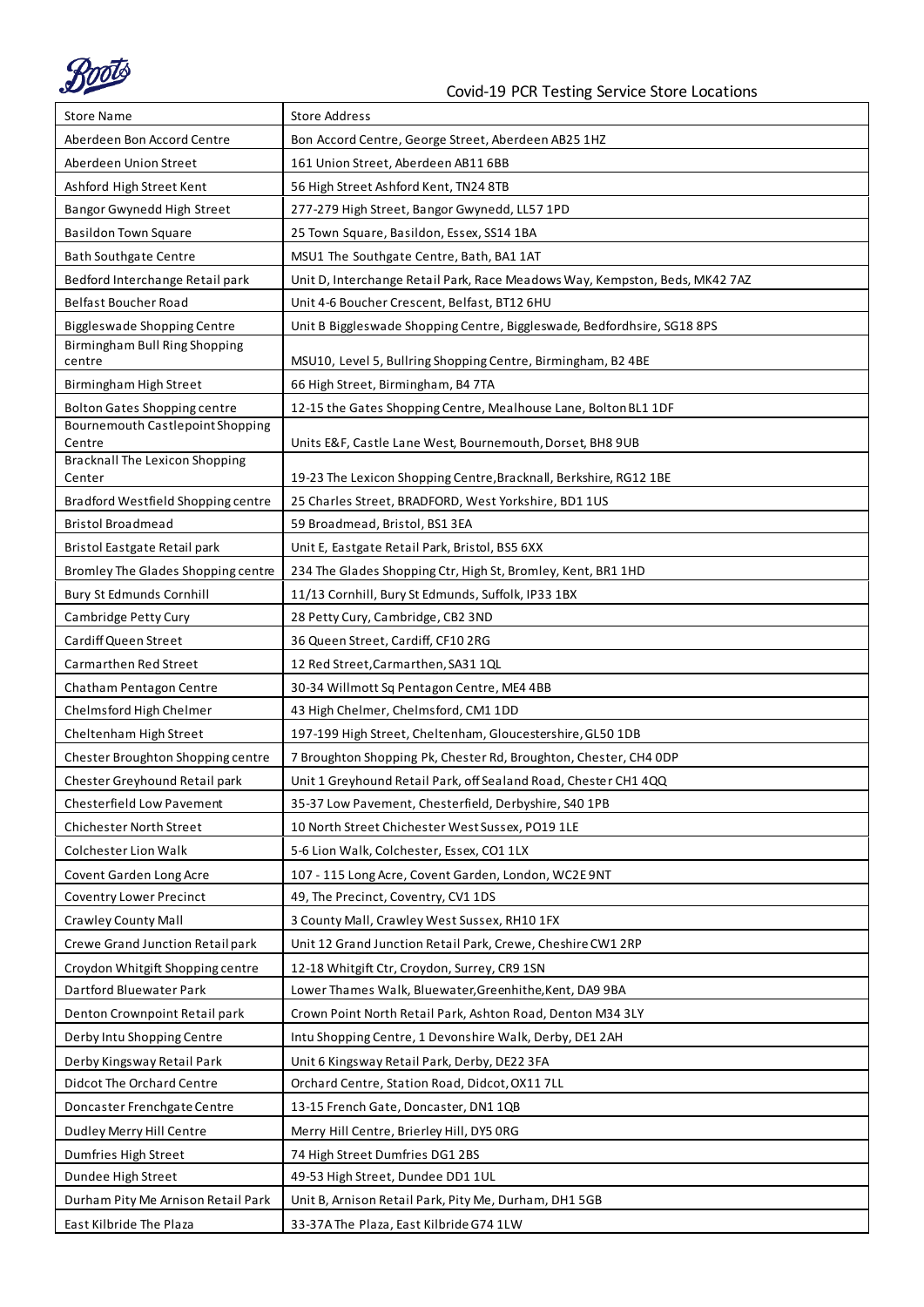

| Edinburgh Gyle Centre                       | Unit 10 Gyle Shopping Centre, Edinburgh, EH12 9JR                        |
|---------------------------------------------|--------------------------------------------------------------------------|
| <b>Edinburgh Princess Street</b>            | 101-103 Princes St, Edinburgh EH2 3AD                                    |
| Ely Market Street                           | 6 & 8 Market Street, Ely, Cambridgeshire, CB7 4PB                        |
| Epsom Ashley Centre                         | 58, Ashley Centre, Epsom, Surrey, KT19 8EB                               |
| Exeter High Street                          | Boots 251 High Street, Exeter, Devon, EX4 3QD                            |
| Falkirk High Street                         | 79-91 High Street, Falkirk FK1 1ES                                       |
| Fareham Westbury Mall                       | 21 West Bury Mall Fareham Shopping Centre Fareham, PO16 OPE              |
| Frinton On Sea Cnnght Avenue                | 10 Connaught Avenue, Frinton on Sea, Essex, CO13 9PW                     |
| <b>Frome Market Place</b>                   | 11 Market Place, Frome, Somerset, BA11 1AB                               |
| Gateshead Team Valley Retail park           | Unit 9 Team Valley Retail Park, Gateshead, Tyne & Wear, NE11 OBD         |
| Gatwick South Terminal before               |                                                                          |
| security                                    | Unit 5, South Terminal Arrivals, Gatwick Airport, West Sussex, RH6 ONN   |
| Glasgow Buchanan Gallery                    | MSU 2, 200 Buchanan Street, Glasgow G1 2GF                               |
| Glastonbury High Street                     | 39 High Street, Glastonbury, Somerset, BA6 9DS                           |
| Gloucester Eastgate Street                  | 38-46 Eastgate Street, Gloucester, Gloucestershire, GL1 1PU              |
| <b>Grantham High Street</b>                 | 42-43 High Street, Grantham, NG31 6NE                                    |
| Greenford Westway Retail park               | Unit 11 Westway Retail Park, 1000 Greenford Road, Middlesex, UB6 0UW     |
| <b>Grimsby Friargate</b>                    | 43 Friargate Freshney Place, Grimsby, DN31 1EL                           |
| Guildford High Street                       | 85-89 High Street, Guildford, GU1 3DS                                    |
| Guiseley Retail Park                        | Guisley Retail Park, Park Road, Leeds, West Yorkshire, LS20 8QH          |
| Halifax Market Street                       | 7-11 Market Street Halifax, HX1 1PB                                      |
| Handforth Dean Retail Park                  | Handforth Dean Retail Park Wilmslow, SK9 3RW                             |
| <b>Harlow Broadwalk</b>                     | 37 Broad Walk, Harlow, Essex, CM20 1JA                                   |
| Harrogate Cambridge Street                  | 26-28 Cambridge Street, Harrogate, HG1 1RW                               |
| Holyhead Market Street                      | 29 Market Street, Holyhead, Anglesey, LL65 1UN                           |
|                                             |                                                                          |
| Huddersfield King Street                    | 22-24 King Street, Huddersfield, West Yorkshire, HD1 2QE                 |
| Hull Kingswood Retail park                  | Althorp Road, Kingswood Retail Park, Kingston upon Hull, HU7 3DA         |
| Hull St Stephens Shopping centre            | 15A 16 & 17 St Stephens Shopping Centre, HU2 8LN                         |
| <b>Inverness Retail Park</b>                | Unit 2, Inverness Retail Park, Nairn Road, Inverness IV2 7GD             |
| Keighley Airdale Centre                     | 22-28 Queensway Keighley, BD21 3PY                                       |
| Kendal Stricklandgate                       | Unit 10, Elephant Yard, 66 Stricklandgate, Kendal, Cumbria, LA9 4PU      |
| Kettering Gold Street                       | 35 Gold Street, Kettering, Northamptonshire, NN16 8JB                    |
| Kings Lynn High Street                      | 94-96 High Street, Kingslynn, PE30 1BL                                   |
| Kingston Upon Thames Union Street           | 42 Union Street, Kingston Upon Thames, KT1 1RP                           |
| Knaresborough St James                      | Unit 4A, St James Retail Park, Grimbald Crag Way, Knaresborough, HG5 8PZ |
| Lancaster St Nicholas                       | 14-16 Lancaster Gate, St Nicolas Arcades, Lancaster, LA1 1NB             |
| Leeds Trinity                               | 19 Albion Arcade, Leeds, LS1 5ET                                         |
| Leicester Gallowtree Gt                     | 30-36 Gallowtree Gate, Leicester, LE1 1DD                                |
| Leicester Highcross Shopping centre         | Unit 38-39 High Cross, Leicester, LE1 4FQ                                |
| Lincoln High Street 196-199                 | 196 -199 High Street, Lincoln, LN5 7AL                                   |
| Lisburn Sprucefield Shopping centre         | Unit 1b Sprucefield Centre, Hillsborough Road, Lisburn, BT27 5UU         |
| Liverpool Aintree Retail park               | Unit 5B, Aintree Racecourse Retail Park, Liverpool L9 5AN                |
| Liverpool Clayton Square Shopping<br>centre | 18 Great Charlotte St, Clayton Square, Liverpool L1 1QR                  |
| London Beckton Gallions Retail park         | Armada Way, London, Middlesex. E6 7FB                                    |
| London Bishopsgate                          | 200 Bishopsgate London EC2M 4NR                                          |
| London Brent Cross Shopping Centre          | Brent Cross Shopping Ctr, Prince Charles Dr, London, NW4 3FB             |
| London Canary Whf Canada                    | Unit 14 Canada Square, Canary Wharf, London, Middlesex, E14 5AX          |
| London Colliers Wood                        | 9 Tandem Way, Colliers Wood, London, SW19 2TY                            |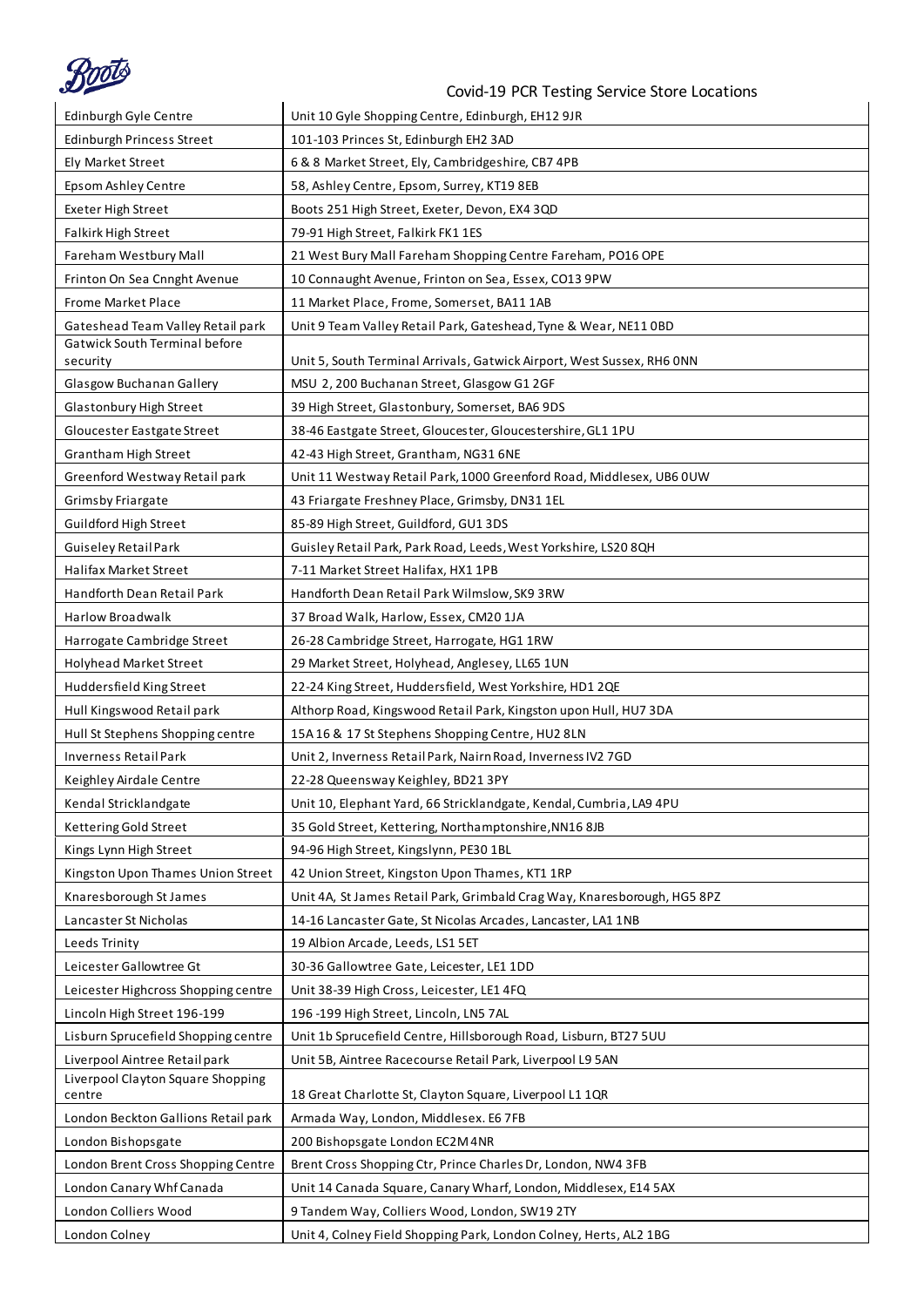

| $\sim$                             | Covid-19 PCR Testing Service Store Locations                                           |
|------------------------------------|----------------------------------------------------------------------------------------|
| London Enfield Place gardens       | 30-32 Palace Gardens, Enfield, Middlesex EN2 6SN                                       |
| London Gracechurch Street          | 60 Gracechurch Street & 1-3 Fenchurch Street, London, EC3V OHR                         |
| London Islington High Street       | 35-37 Islington High Street. London. Middlesex.N1 9LH                                  |
| London Kew                         | Bessant Drive, Richmond, Surrey, TW9 4AD                                               |
| London Kings Cross Station         | Unit 2 Western Ticket Hall, Kings Cross London Underground, London, Middlesex. N1C 4AL |
| London Knightsbridge Brompton Rd   | 147 - 149 Brompton Road, Knightsbridge, London, Middlesex, SW3 1QP                     |
| London Liverpool Street Station    | 11 Octagon Arcade, Liverpool St Station, London EC2M 2AB                               |
| London Oxford Street               | 193 Oxford Street, London W1D 2JY                                                      |
| London Piccadilly Circus           | 44-46 Regent Street, Picadilly Circus, London, W1B 5RA                                 |
| London Sedley Place                | 361 Oxford Street, Sedley Place, London W1C 2JL                                        |
| <b>London St Pancras Station</b>   | Euston Rd. London. Middlesex. N1C 4QL                                                  |
| London Victoria Place              | Unit 6, 115 Buckingham Palace Road, London, SW1W 9SJ                                   |
| London Waterloo Streetation        | Waterloo Station, London, SE1 7LY                                                      |
| London White City Shopping Centre  | Westfield Shopping Centre, London, W12 7HT                                             |
| London Wimbledon Centre Court      | 4 Queens Rd, London, SW19 8YE                                                          |
| London Wood Green High Road        | 137-139 High Rd. London. Middlesex. N22 6BA                                            |
| Londonderry Foyleside Shopping     |                                                                                        |
| centre                             | Unit L7, Foyleside Shopping Centre, Londonderry, BT48 6XY                              |
| Loughborough Market Place          | 11-13 Market Place, Loughborough, Leicestershire, LE11 3EQ                             |
| Maidenhead High Street             | 54 High Street, Maidenhead, Berkshire, SL6 1PY                                         |
| Manchester Market Street           | 32 Market Street, Manchester M1 1PL                                                    |
| Manchester Piccadilly              | 11-13 Piccadilly, Manchester M1 1LY                                                    |
| Manchester Trafford Centre         | 10 Peel Avenue, The Trafford Centre, Manchester M17 8BD                                |
| Martlesham Heath Retail park       | Unit B, Martlesham Heath Retail Park, Ipswich IP5 3RX                                  |
| Milton Keynes Crown Walk           | 18 Crown Walk, Milton Keynes, MK9 3AH                                                  |
| Newcastle Eldon Square             | Hotspur Way, Eldon Square, Newcastle, NE1 7XE                                          |
| Newcastle Kingston Shopping centre | Unit 1, Kingston Park Shopping Centre, Brunton Lane, Tyne & Wear, NE3 2FP              |
| Newcastle Sidgate                  | 35 Blackett Street, Newcastle Upon Tyne, Tyne & Wear, NE1 7AN                          |
| Newton Abbot Courtney Street       | 34-38 Courtenay Street, Newton Abbot, DevonTQ12 2DT                                    |
| Northampton The Parade             | 8 The Parade, Northamptonshire, NN1 2BY                                                |
| Norwich Chapelfield                | 124 Merchants Hall, Chapelfield, Norwich, Norfolk, NR2 1SH                             |
| Nottingham Riverside Retail park   | Unit A, Riverside Retail Pk, Queens Drive, Nottingham, NG2 1GS                         |
| Nottingham Victoria Centre         | Intu Victoria Centre, 11-19 Lower Parliament Street, Nottingham, NG1 3QS               |
| Oxford Cornmarket Street           | 6-8 Cornmarket Street, Oxford, OX1 3HL                                                 |
| Paddington Station London          | Unit 51 The Lawn, Paddington Station, London, Middlesex, W2 1HB                        |
| Penhale Kingsley Village Shopping  |                                                                                        |
| Park                               | Kingsley Village Shopping Park, Fraddon, Cornwall, TR9 6NA                             |
| Peterbrgh Queensgate Centre        | Queensgate Centre, Peterborough, PE1 1NW                                               |
| Petersfield High Street            | 10 High Street, Petersfield, Hampshire, GU32 3JE                                       |
| <b>Plymouth Drake Circus</b>       | Boots, 1 Drake Circus, Plymouth, Devon PL1 1QH                                         |
| Poole High Street                  | 190-196 High Street, Poole, Dorset, BH15 1SX                                           |
| Portsmouth Commercial Road         | 194-204 Commercial Road, Portsmouth, Hampshire, PO1 1HB                                |
| Preston Fishergate                 | 10-13 Fishergate, Preston, PR1 3NN                                                     |
| Rayleigh High Street               | 77-79 High Street, Rayleigh, Essex, SS6 7EJ                                            |
| Reading Oracle Centre              | Unit 25-26 Oracle SC, Upper Ground Level, Reading, RG1 2AH                             |
| Richmond London George Street      | 60-64 George Street, Richmond, Surrey, TW9 1HF                                         |
| Romford The Liberty                | 12 The Liberty, Romford, Essex, RM1 3RL                                                |
| Romsey The Hundred                 | 1 The Hundred, Romsey, Hampshire, SO51 8GD                                             |
| Salford Regent Park                | Regent Retail Park, 46 Ordsall Lane, Salford M5 3TP                                    |
| Salisbury Silver Street            | 41-49 Silver Street, Salisbury, Wiltshire, SP1 2NG                                     |